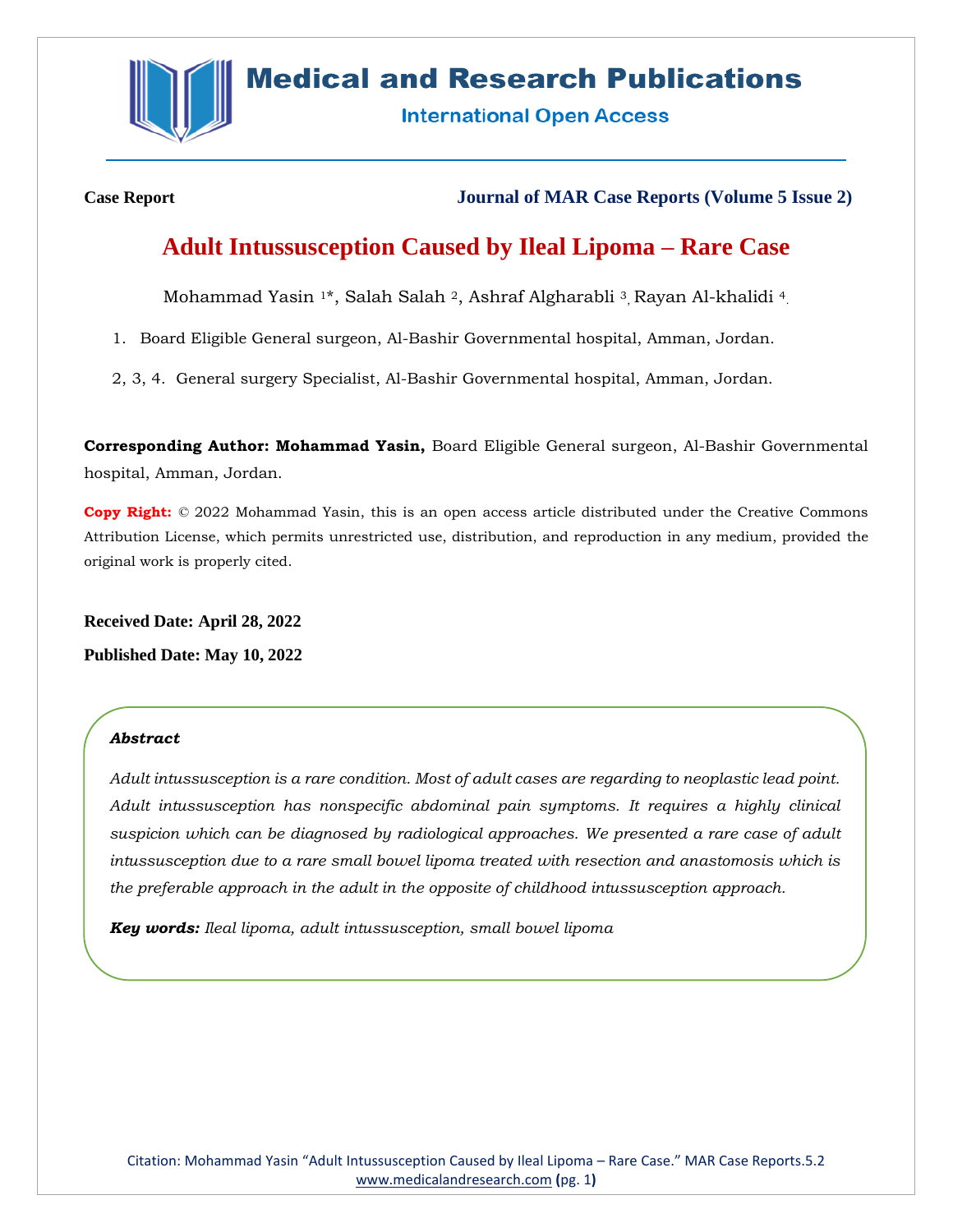#### **Introduction**

Intussusception is the telescoping of gastrointestinal tract segment into adjacent one (1). Adult intussusception [AI] is a rare condition compared to the children category (2), In which AI encounters for 5% of all cases, and 1% of intestinal obstruction etiologist (3). Neoplasms were found to be the most common cases in adult cases (4). Adult patients with intussusception can present with abdominal pain, nausea vomiting, sometimes with the triad of cramps, vomiting, and rectal bleeding, less frequently they present with melena, weight loss constipation and fever and acute abdomen (5, 6).

We present a 70-year-old female without surgical history with intestinal obstruction caused by intussusception due to ileal lipoma, which can keep in mind the nonspecific abdominal pain can be due to intussusception and the treatment is different from childhood intussusception.

#### **Case Presentation**

70-year-old female without a surgical history presented with abdominal pain 3 days prior to presentation, the pain was periumbilical colicky associated with nausea and nonbilious vomiting and constipation, and 1 day before admission she developed abdominal distension. Patient denied any decreasing in appetite, weight loss, night sweating, and melena. In emergency department her vitals were as follow BP = 135/72 mmHg, PR=105/min, RR=19/min, O2sat=96% in room air, Temperature  $=37.6$  orally.

Physical exams revealed dehydrated mucosal membranes, regular tachycardic heart beats. Her abdomen was distended, with no obvious surgical scar, with no budging from hernia orifices, with symmetrical movement with respiration, bowel sounds were decreased in the lower abdomen, and upper abdomen sounds were high pitched, there was tenderness in the lower abdomen without remarkable rebound tenderness or guarding, digital rectal exam [DRE] revealed empty rectum with normal sphincter tone without any palpable masses.

| Table 1 Emergency laboratory values |                         |
|-------------------------------------|-------------------------|
| <b>WBC</b>                          | $16.03*103/dL$          |
| Hb                                  | 14.4 $g/dL$             |
| Platelets                           | 260*10 <sup>3</sup> /dL |
| Creatinine                          | $70 \mu$ mol/L          |
| Urea                                | $10.4$ mmol/L           |
| Potassium                           | $3.9 \text{ mmol/L}$    |
| Sodium                              | 138 mmol/L              |

Citation: Mohammad Yasin "Adult Intussusception Caused by Ileal Lipoma – Rare Case." MAR Case Reports.5.2 [www.medicalandresearch.com](http://www.medicalandresearch.com/) **(**pg. 2**)**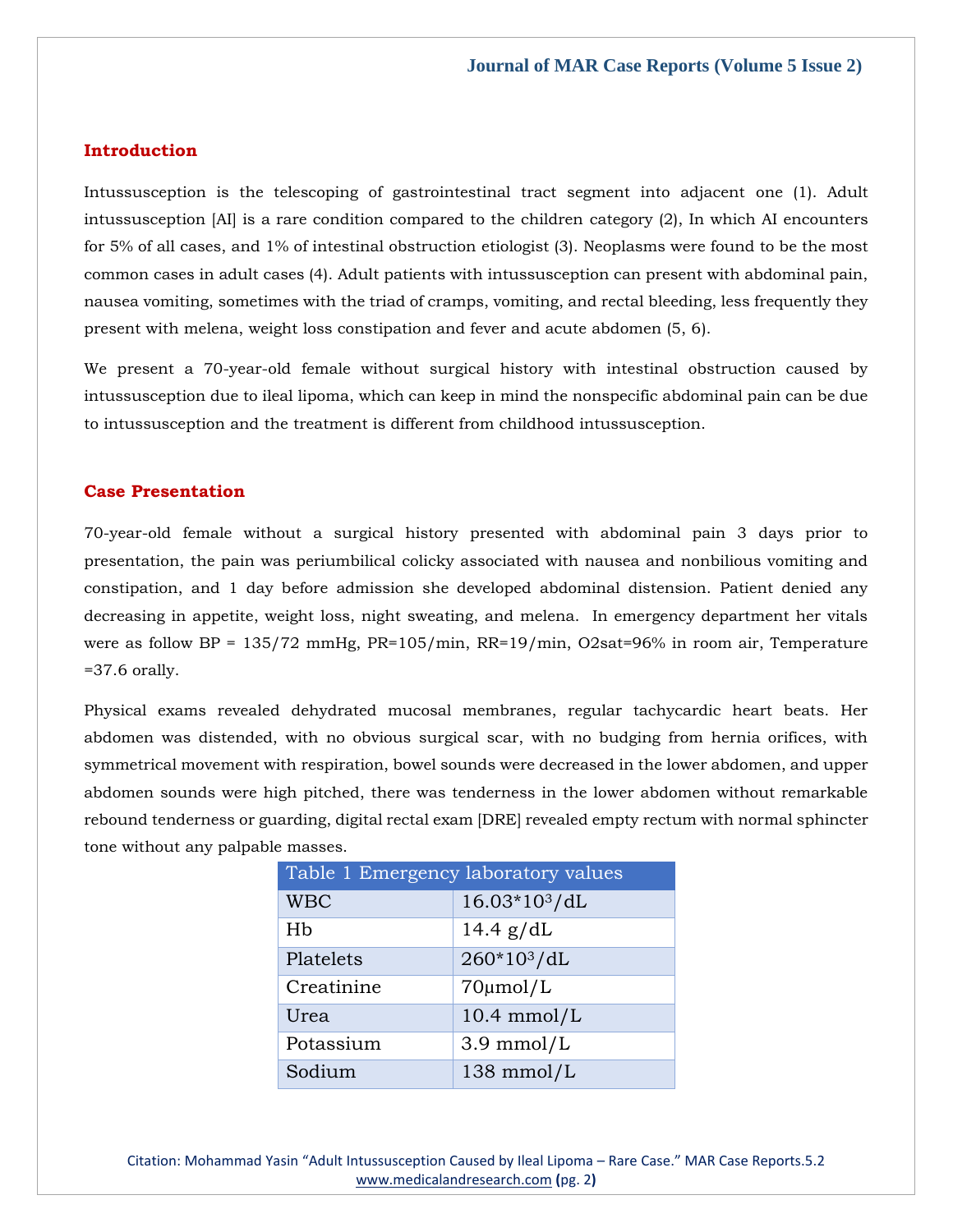Complete Blood Count [CBC], and chemistry were done (Table1), and she had leucocytosis.

Plain abdominal X-rays revealed air fluid levels. Nasogastric tube was inserted, she kept NPO with IV fluid with antibiotics therapy of ceftriaxone and metronidazole. Abdominopelvic CT scan was done and revealed Donut's sign in the left upper abdomen, with fatty density [figure 1] and sausage shape lesion [ figure 2] all of which are consistent with intussusception.

Patient prepared for laparotomy which revealed intussusception of small bowel 60cm from ileocecal valve [ileo-ilial], the intussuscipiens was gangrenous with serosal fibrin, the segment was resected and sent for pathology examination, and the bowel was anastomosed primarily. Histopathology report showed polypoid mass showing encapsulated mature adipose tissue [Intramural lipoma], with no evidence of malignancy. Patient was discharged on 7th day postoperatively without any complications, patient's three months follow up was uneventful.



**Figure 1:** Donut sign shape in CT scan with intussusception

Citation: Mohammad Yasin "Adult Intussusception Caused by Ileal Lipoma – Rare Case." MAR Case Reports.5.2 [www.medicalandresearch.com](http://www.medicalandresearch.com/) **(**pg. 3**)**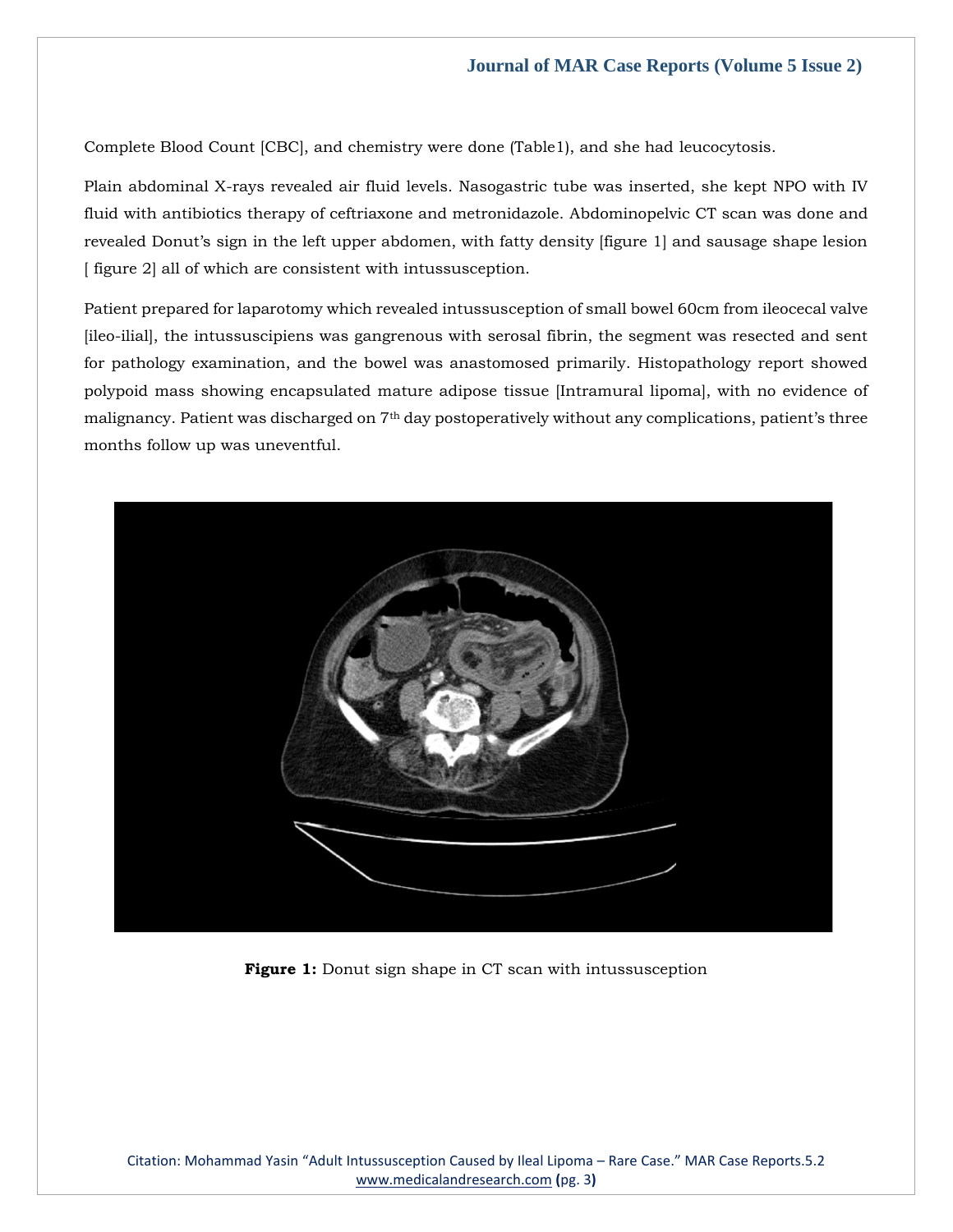### **Journal of MAR Case Reports (Volume 5 Issue 2)**



**Figure 2:** Sausage shape in CT scan with intussusception

#### **Discussion**

Abdominal pain is one of the most causes of emergency department visit, and nonspecific abdominal pain is considered to be the most common cause of surgery department admissions (7).

Intussusception is common in childhood age group, but it is rare in adults, the most common etiology of the childhood intussusception considered to be idiopathic, while in AI there is a lead point to telescoping the gastrointestinal segments into each other (6).

Most of the cases present with nonspecific abdominal symptoms, but the triad of the cramps, vomiting and rectal bleeding may be presented, and rarely, patient presents with acute abdomen (1).

Despite the difference in gender incidence in childhood intussusception (8), AI has no significant difference in female to male ratio, which was reported to be 1-1.3:1(9). The lead points of AI are classified as benign, malignant, and idiopathic etiologies, in which the most common causes known to be malignant (10). It has been reported that most of the cases under age of 40 have benign etiology, while above age 60 (11).

AI can be classified to be malignant regarding the site of origin into four categories: Enteric, Ileocolic, Ileocecal, and colonic (12). 90% of AI occur in the small and large intestines, and the rest in the stomach and surgically created-stomas (6).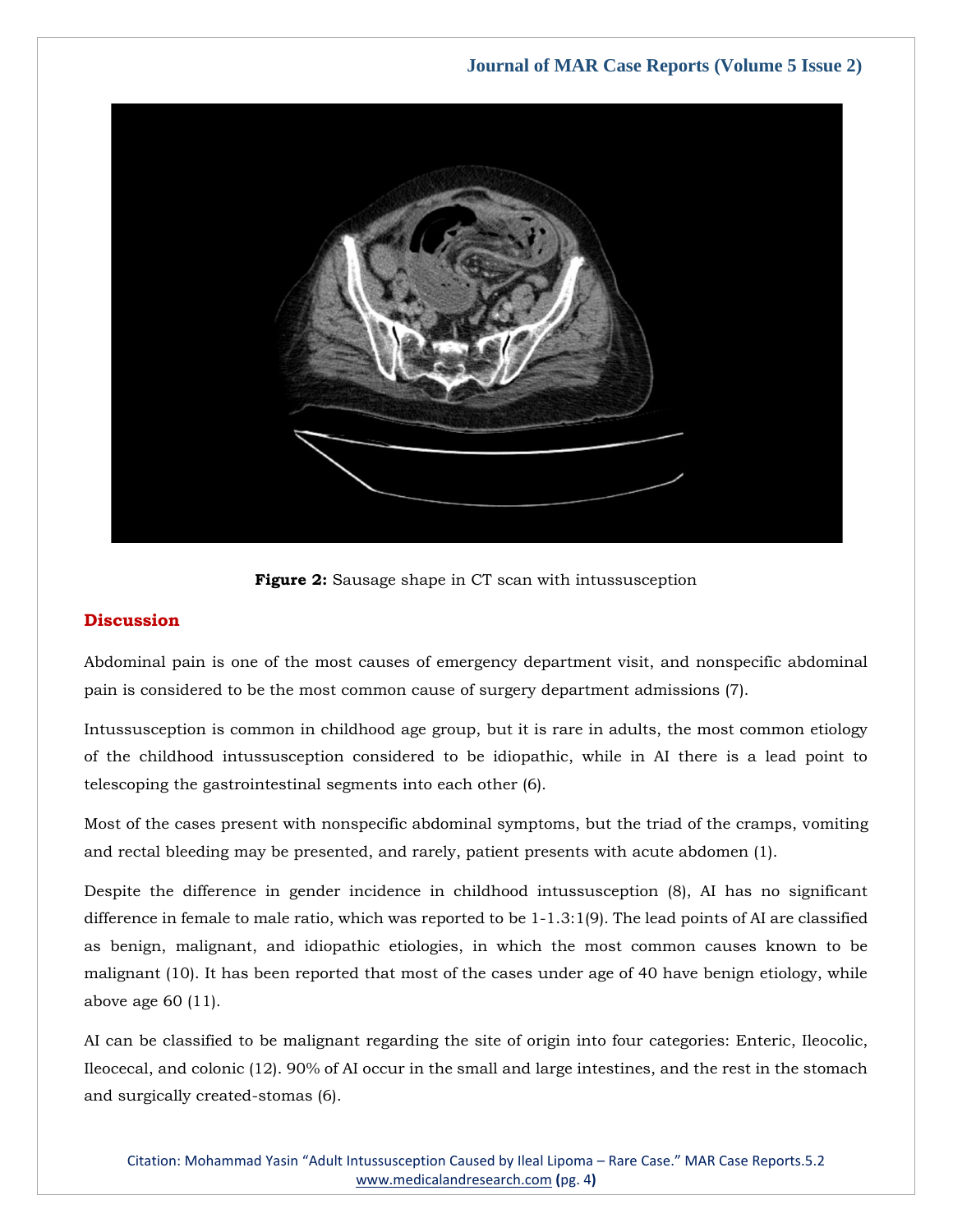#### **Journal of MAR Case Reports (Volume 5 Issue 2)**

Benign tumors in the small intestines are considered to be rare, in which leiomyomas are the most common, followed by lipomas. Lipomas arise usually from the submucosa and may protrude to the lumen. They are found mostly in the right colon followed by left colon, small intestine lipoma is considered to be rare, in which ileum is the most common site followed by duodenum and jejunum (13).

Lipomas are usually solitary, but it can be multiple in less than 10% of the cases especially in the cecum. Lipomas are classified pathologically as: intramuscular, subserosal, and submucosal. The submucosal type is the most common type, subserosal type is linked in some literatures to the small bowel volvulus (14). Usually they are asymptomatic, and when symptomatic they present as hemorrhage and intestinal obstruction (15).

AI diagnosis can be achieved by CT scan / MRI, contrast GI study and sonography with sensitivity of 52%, 41%, and 32%. Respectively. CT scan/MRI shows the classical finding of target sign, double ring sign, and coiled spring (8). Small intestine lipoma is hard to diagnose, and requires a clinical suspicion, in which radiological evaluation with CT scan can be helpful, and can show smooth, low-density lesion (15).

The treatment of AI is always surgical in the opposite of childhood intussusception which can be conservative. It has been suggested that resection is superior mandatory for treatment since the most common etiology is malignancy (11, (16).

## **Conclusion**

AI requires high clinical suspicion as the symptoms are nonspecific in general, which can be diagnosed with CT scan assessment. Most of the lead points are due to neoplasms, which makes resection is the optimal treatment.

#### **Reference**

1. [Gayer G, Apter S, Hofmann C, Nass S, Amitai M, Zissin R, et al. Intussusception in adults: CT](https://www.google.com/search?q=Intussusception+in+adults%3A+CT+diagnosis&sxsrf=ALiCzsZPIyUqEy8BZmMyeNNoDWrkJn35PA%3A1651294899626&ei=s8JsYsz2JbWdseMPh4qYwAg&ved=0ahUKEwiMnKXvgLv3AhW1TmwGHQcFBogQ4dUDCA4&uact=5&oq=Intussusception+in+adults%3A+CT+diagnosis&gs_lcp=Cgdnd3Mtd2l6EAMyBggAEBYQHjoHCCMQ6gIQJ0oECEEYAEoECEYYAFD-A1j-A2CRCGgBcAF4AIABXogBXpIBATGYAQCgAQGgAQKwAQrAAQE&sclient=gws-wiz)  [diagnosis. Clinical radiology. 1998;53\(1\):53-7.](https://www.google.com/search?q=Intussusception+in+adults%3A+CT+diagnosis&sxsrf=ALiCzsZPIyUqEy8BZmMyeNNoDWrkJn35PA%3A1651294899626&ei=s8JsYsz2JbWdseMPh4qYwAg&ved=0ahUKEwiMnKXvgLv3AhW1TmwGHQcFBogQ4dUDCA4&uact=5&oq=Intussusception+in+adults%3A+CT+diagnosis&gs_lcp=Cgdnd3Mtd2l6EAMyBggAEBYQHjoHCCMQ6gIQJ0oECEEYAEoECEYYAFD-A1j-A2CRCGgBcAF4AIABXogBXpIBATGYAQCgAQGgAQKwAQrAAQE&sclient=gws-wiz)

2. [Patankar T, Prasad S, Patankar Z, Chaudhry S. Ileo-Ileo-Colic Intussusception Secondary to an Ileal](https://www.google.com/search?q=Ileo-Ileo-Colic+Intussusception+Secondary+to+an+Ileal+Lipoma1999&sxsrf=ALiCzsbsvCLK1JHIDTj3O6f4bseJGmykYA%3A1651301562884&ei=utxsYuTdNeCSseMP6ruuiAw&ved=0ahUKEwjkosrYmbv3AhVgSWwGHeqdC8EQ4dUDCA4&oq=Ileo-Ileo-Colic+Intussusception+Secondary+to+an+Ileal+Lipoma1999&gs_lcp=Cgdnd3Mtd2l6EAw6BwgAEEcQsAM6BwgjEOoCECdKBAhBGABKBAhGGABQ-wNY-wNg_QloAnABeACAAaMEiAGjBJIBAzUtMZgBAKABAaABArABCsgBCMABAQ&sclient=gws-wiz)  [Lipoma1999. 923-5 p.](https://www.google.com/search?q=Ileo-Ileo-Colic+Intussusception+Secondary+to+an+Ileal+Lipoma1999&sxsrf=ALiCzsbsvCLK1JHIDTj3O6f4bseJGmykYA%3A1651301562884&ei=utxsYuTdNeCSseMP6ruuiAw&ved=0ahUKEwjkosrYmbv3AhVgSWwGHeqdC8EQ4dUDCA4&oq=Ileo-Ileo-Colic+Intussusception+Secondary+to+an+Ileal+Lipoma1999&gs_lcp=Cgdnd3Mtd2l6EAw6BwgAEEcQsAM6BwgjEOoCECdKBAhBGABKBAhGGABQ-wNY-wNg_QloAnABeACAAaMEiAGjBJIBAzUtMZgBAKABAaABArABCsgBCMABAQ&sclient=gws-wiz)

3. Nagorney DM, Sarr [MG, McIlrath DC. Surgical management of intussusception in the adult. Annals](https://www.google.com/search?q=Surgical+management+of+intussusception+in+the+adult&sxsrf=ALiCzsY1rQwcxSBQHqKxMieiOvEqug6o3Q%3A1651301598669&ei=3txsYsrBKJCYseMP4tWd-AI&ved=0ahUKEwjKqNLpmbv3AhUQTGwGHeJqBy8Q4dUDCA4&oq=Surgical+management+of+intussusception+in+the+adult&gs_lcp=Cgdnd3Mtd2l6EAwyBggAEBYQHjoHCCMQ6gIQJ0oECEEYAEoECEYYAFBLWEtgzAhoAXAAeACAAWGIAWGSAQExmAEAoAEBoAECsAEKwAEB&sclient=gws-wiz)  [of surgery. 1981;193\(2\):230-6.](https://www.google.com/search?q=Surgical+management+of+intussusception+in+the+adult&sxsrf=ALiCzsY1rQwcxSBQHqKxMieiOvEqug6o3Q%3A1651301598669&ei=3txsYsrBKJCYseMP4tWd-AI&ved=0ahUKEwjKqNLpmbv3AhUQTGwGHeJqBy8Q4dUDCA4&oq=Surgical+management+of+intussusception+in+the+adult&gs_lcp=Cgdnd3Mtd2l6EAwyBggAEBYQHjoHCCMQ6gIQJ0oECEEYAEoECEYYAFBLWEtgzAhoAXAAeACAAWGIAWGSAQExmAEAoAEBoAECsAEKwAEB&sclient=gws-wiz)

4. [Warshauer DM, Lee JK. Adult intussusception detected at CT or MR imaging: clinical-imaging](https://www.google.com/search?q=Adult+intussusception+detected+at+CT+or+MR+imaging%3A+clinical-imaging+correlation.&sxsrf=ALiCzsYP43dI0SzWNYquXVLKr8MoKeS5rg%3A1651301613240&ei=7dxsYvCtDsyfseMP9pWm4AE&ved=0ahUKEwiw2Mvwmbv3AhXMT2wGHfaKCRwQ4dUDCA4&oq=Adult+intussusception+detected+at+CT+or+MR+imaging%3A+clinical-imaging+correlation.&gs_lcp=Cgdnd3Mtd2l6EAw6BwgjEOoCECdKBAhBGABKBAhGGABQ6gJY6gJgtwZoAXABeACAAWiIAWiSAQMwLjGYAQCgAQGgAQKwAQrAAQE&sclient=gws-wiz)  [correlation. Radiology. 1999;212\(3\):853-60.](https://www.google.com/search?q=Adult+intussusception+detected+at+CT+or+MR+imaging%3A+clinical-imaging+correlation.&sxsrf=ALiCzsYP43dI0SzWNYquXVLKr8MoKeS5rg%3A1651301613240&ei=7dxsYvCtDsyfseMP9pWm4AE&ved=0ahUKEwiw2Mvwmbv3AhXMT2wGHfaKCRwQ4dUDCA4&oq=Adult+intussusception+detected+at+CT+or+MR+imaging%3A+clinical-imaging+correlation.&gs_lcp=Cgdnd3Mtd2l6EAw6BwgjEOoCECdKBAhBGABKBAhGGABQ6gJY6gJgtwZoAXABeACAAWiIAWiSAQMwLjGYAQCgAQGgAQKwAQrAAQE&sclient=gws-wiz)